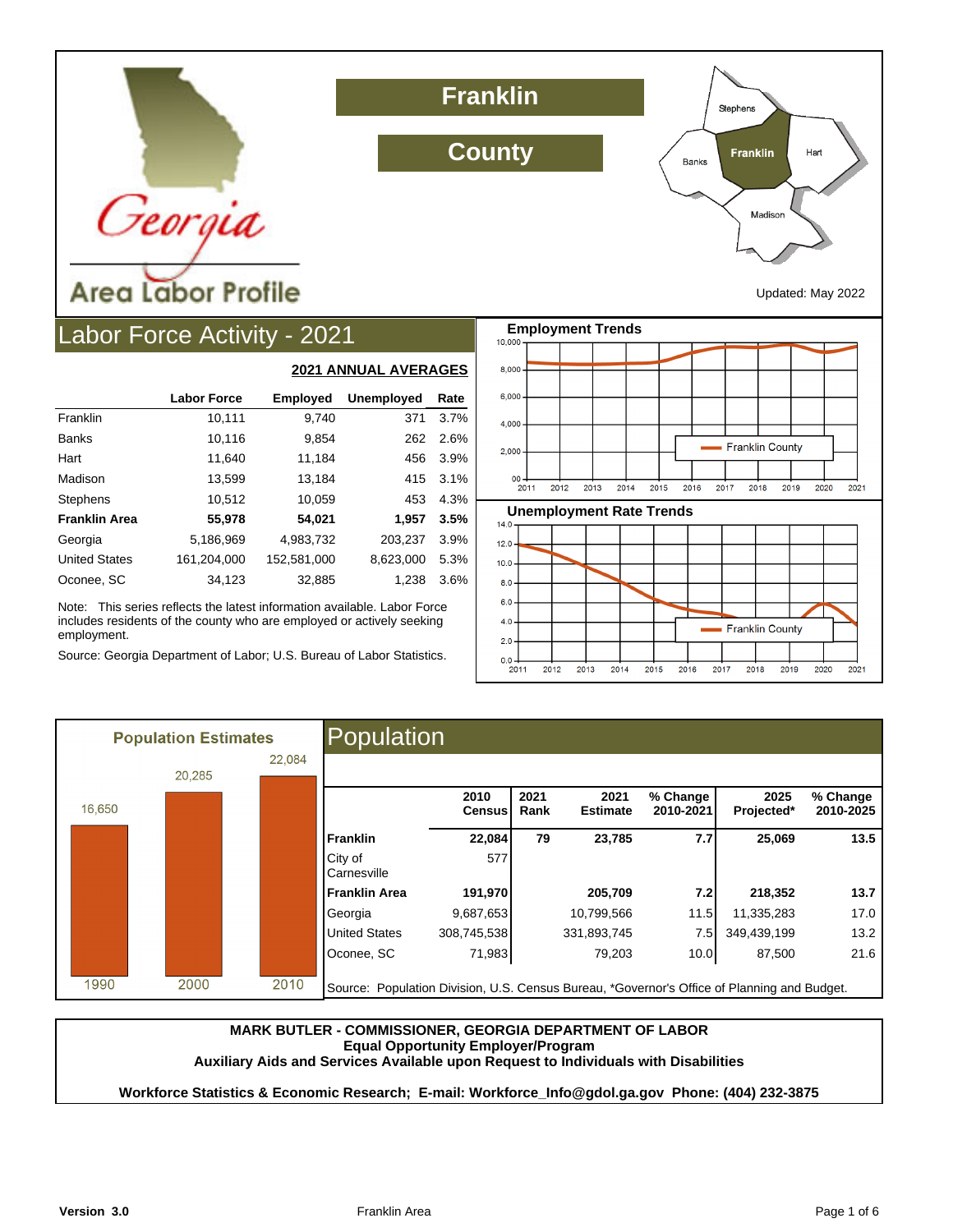## Industry Mix - 4th Quarter of 2021

|                                                                         | Franklin       |                |                                    |             |               |                   |                |               |  |  |
|-------------------------------------------------------------------------|----------------|----------------|------------------------------------|-------------|---------------|-------------------|----------------|---------------|--|--|
|                                                                         | <b>NUMBER</b>  |                | <b>EMPLOYMENT</b><br><b>WEEKLY</b> |             | <b>NUMBER</b> | <b>EMPLOYMENT</b> |                | <b>WEEKLY</b> |  |  |
| <b>INDUSTRY</b>                                                         | OF FIRMS       | <b>NUMBER</b>  | <b>PERCENT</b>                     | <b>WAGE</b> | OF FIRMS      | <b>NUMBER</b>     | <b>PERCENT</b> | <b>WAGE</b>   |  |  |
| Goods-Producing                                                         | 86             | 1,915          | 24.5                               | 1,085       | 511           | 8,838             | 28.4           | 1,074         |  |  |
| Agriculture, Forestry, Fishing and Hunting                              | 10             | 161            | 2.1                                | 948         | 58            | 800               | 2.6            | 1,178         |  |  |
| Mining, Quarrying, and Oil and Gas<br>Extraction                        | 0              | 0              | 0.0                                | 0           | 5             | 41                | 0.1            | 1,499         |  |  |
| Construction                                                            | 39             | 186            | 2.4                                | 1,151       | 289           | 1,465             | 4.7            | 1,096         |  |  |
| Manufacturing                                                           | 37             | 1,568          | 20.1                               | 1,091       | 159           | 6,531             | 21.0           | 1,054         |  |  |
| Food                                                                    | $\overline{2}$ |                | $\star$                            | $\star$     | 18            | 1,291             | 4.2            | 1,112         |  |  |
| <b>Wood Product</b>                                                     | 6              | 130            | 1.7                                | 996         | 18            | 264               | 0.8            | 854           |  |  |
| Printing and Related Support Activities                                 | 2              | $\star$        | $\star$                            | $\star$     | 4             | 94                | 0.3            | 819           |  |  |
| Plastics and Rubber Products                                            | 3              | 229            | 2.9                                | 1,068       | 11            | 640               | 2.1            | 1,029         |  |  |
| Nonmetallic Mineral Product                                             | 1              | $\star$        | $\star$                            | $\star$     | 5             | 38                | 0.1            | 1,036         |  |  |
| <b>Fabricated Metal Product</b>                                         | 13             | 471            | 6.0                                | 1,075       | 36            | 951               | 3.1            | 1,086         |  |  |
| Machinery                                                               | $\overline{2}$ |                | $\star$                            | $\star$     | 11            | 767               | 2.5            | 1,201         |  |  |
| <b>Transportation Equipment</b>                                         | 6              | 220            | 2.8                                | 1,152       | 9             | 261               | 0.8            | 1,131         |  |  |
| Furniture and Related Product                                           | 1              | $\star$        | $\star$                            | $\star$     | 14            | 937               | 3.0            | 1,034         |  |  |
| Miscellaneous                                                           | 1              |                | $\star$                            | $\star$     | 6             | $\star$           | $\star$        |               |  |  |
| Apparel                                                                 | $\Omega$       | 0              | 0.0                                | 0           | 1             |                   | $\star$        |               |  |  |
| Beverage and Tobacco Product                                            | $\mathbf 0$    | 0              | 0.0                                | 0           | 1             |                   |                |               |  |  |
| <b>Primary Metal</b>                                                    | $\Omega$       | 0              | 0.0                                | 0           | 1             |                   |                |               |  |  |
| Petroleum and Coal Products                                             | 0              | 0              | 0.0                                | 0           | 1             |                   |                |               |  |  |
| Computer and Electronic Product                                         | $\mathbf 0$    | 0              | 0.0                                | 0           | 1             |                   |                |               |  |  |
| Paper                                                                   | $\mathbf 0$    | 0              | 0.0                                | 0           | 2             |                   |                |               |  |  |
| Electrical Equipment, Appliance, and<br>Component                       | $\mathbf 0$    | 0              | 0.0                                | 0           | 4             | 252               | 0.8            | 1,065         |  |  |
| Chemical                                                                | $\mathbf 0$    | 0              | 0.0                                | 0           | 6             | 188               | 0.6            | 1,102         |  |  |
| <b>Textile Mills</b>                                                    | $\mathbf 0$    | 0              | 0.0                                | 0           | 10            | 608               | 2.0            | 898           |  |  |
| <b>Service-Providing</b>                                                | 388            | 4,786          | 61.3                               | 854         | 1,720         | 16,384            | 52.7           | 811           |  |  |
| <b>Utilities</b>                                                        | 1              |                | $\star$                            | $\star$     | 8             | 176               | 0.6            | 1,878         |  |  |
| <b>Wholesale Trade</b>                                                  | 27             | 256            | 3.3                                | 1,104       | 106           | 713               | 2.3            | 1,119         |  |  |
| <b>Retail Trade</b>                                                     | 106            | 910            | 11.7                               | 794         | 401           | 4,163             | 13.4           | 593           |  |  |
| Transportation and Warehousing                                          | 15             | 761            | 9.8                                | 1,324       | 61            | 940               | 3.0            | 1,220         |  |  |
| Information                                                             | 6              | 72             | 0.9                                | 1,857       | 22            | 452               | 1.5            | 1,624         |  |  |
| Finance and Insurance                                                   | 28             | 120            | 1.5                                | 1,151       | 102           | 505               | 1.6            | 1,085         |  |  |
| Real Estate and Rental and Leasing                                      | 8              | 14             | 0.2                                | 931         | 53            | 171               | 0.6            | 1,334         |  |  |
| Professional, Scientific, and Technical<br>Services                     | 25             | 75             | 1.0                                | 988         | 150           | 632               | 2.0            | 1,085         |  |  |
| Management of Companies and                                             |                |                |                                    |             |               |                   |                |               |  |  |
| Enterprises<br>Administrative and Support and Waste                     | 4              | 68             | 0.9                                | 2,128       | 9             | 400               | 1.3            | 2,352         |  |  |
| Management and Remediation Services                                     | 39             | 146            | 1.9<br>×                           | 649         | 129           | 1,104             | 3.6            | 806           |  |  |
| <b>Educational Services</b>                                             | 3              |                |                                    |             | 16            | 528               | 1.7            | 621           |  |  |
| Health Care and Social Assistance                                       | 45             | 783            | 10.0                               | 940         | 183           | 2,201             | 7.1            | 996           |  |  |
| Arts, Entertainment, and Recreation                                     | 3              | 11             | 0.1                                | 1,091       | 28            | 404               | 1.3            | 445           |  |  |
| Accommodation and Food Services<br><b>Other Services (except Public</b> | 54             | 1,070          | 13.7                               | 368         | 191           | 3,265             | 10.5           | 387           |  |  |
| Administration)                                                         | 24             | 285            | 3.7                                | 631         | 120           | 602               | 1.9            | 685           |  |  |
| Unclassified - industry not assigned                                    | 30             | 27             | 0.3                                | 1,037       | 141           | 127               | 0.4            | 1,038         |  |  |
| <b>Total - Private Sector</b><br><b>Total - Government</b>              | 504<br>37      | 6,728<br>1,074 | 86.2<br>13.8                       | 920<br>821  | 2,231<br>146  | 25,222<br>5,847   | 81.2<br>18.8   | 903<br>802    |  |  |
| <b>Federal Government</b>                                               | 6              | 46             | 0.6                                | 1,208       | 26            | 241               | 0.8            | 1,357         |  |  |
| <b>State Government</b>                                                 | 14             | 117            | 1.5                                | 625         | 48            | 383               | 1.2            | 676           |  |  |
| Local Government                                                        | 17             | 911            | 11.7                               | 827         | 72            | 5,223             | 16.8           | 786           |  |  |
| <b>ALL INDUSTRIES</b>                                                   | 541            | 7,802          | 100.0                              | 907         | 2,377         | 31,069            | 100.0          | 884           |  |  |
| <b>ALL INDUSTRIES - Georgia</b>                                         |                |                |                                    |             | 351,397       | 4,607,081         |                | 1,294         |  |  |

Note: \*Denotes confidential data relating to individual employers and cannot be released. These data use the North American Industrial Classification System(NAICS)<br>had earnings; average weekly wage is derived by dividing

Source: Georgia Department of Labor. These data represent jobs that are covered by unemployment insurance laws.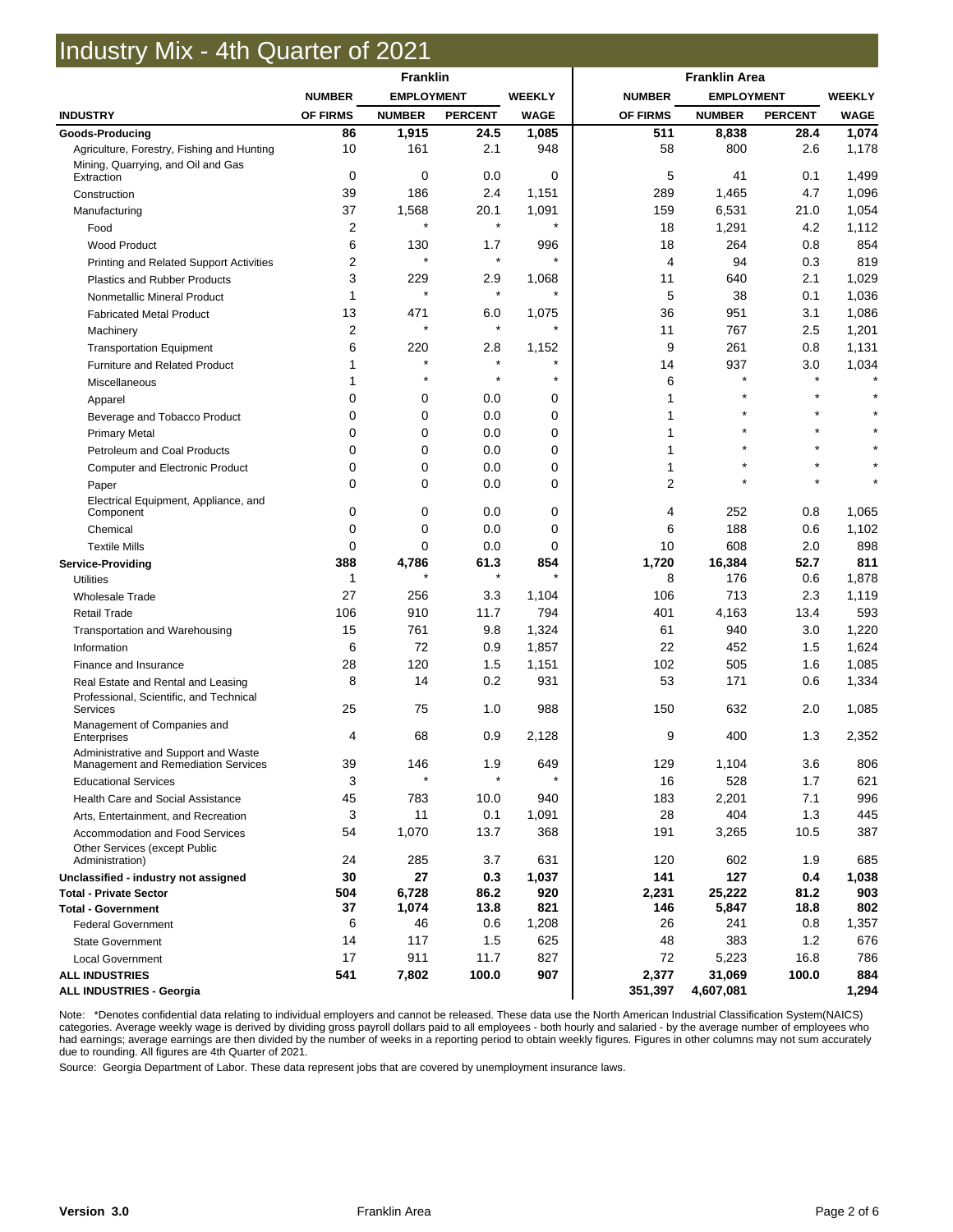#### **Franklin Per Capita Income Franklin Industry Mix 2021**

Source: U.S. Bureau of Economic Analysis

## \$36,672 \$35,522 \$35,011 \$35,134 \$34,017 2016 2017 2019 2020 2018

Source: See Industry Mix data on Page 2.



## Top Ten Largest Employers - 2021\*

**Franklin**  AutoZone, Inc. Blue Beacon USA LP II Carry-On Trailer, Inc. Emmanuel College Haering Precision USA, LP Kautex Textron Loadstar McDonalds St Marys Sacred Heart Hospital, Inc. United Parcel Service

\*Note: Represents employment covered by unemployment insurance excluding all government agencies except correctional institutions, state and local hospitals, state colleges and universities. Data shown for the Fourth Quarter of 2021. Employers are listed alphabetically by area, not by the number of employees. Source: Georgia Department of Labor

**Franklin Area** 

|                                      | <b>COUNTY</b>   |
|--------------------------------------|-----------------|
| Autozoners, Inc.                     | Franklin        |
| Carry-On Trailer, Inc.               | Franklin        |
| <b>GEM Southeast. Inc.</b>           | <b>Stephens</b> |
| Lake Foods, LLC                      | Hart            |
| Nestle Purina Petcare Company        | Hart            |
| Nifco Ktw America Corporation        | <b>Stephens</b> |
| Patterson Pump Co                    | <b>Stephens</b> |
| St Marys Sacred Heart Hospital, Inc. | Franklin        |
| Walmart                              | <b>Stephens</b> |
| Walmart                              | Hart            |
|                                      |                 |

#### **Franklin Area**

| <b>Franklin Area</b>  |                |         |        | <b>PERCENT DISTRIBUTION BY AGE</b> |        |        |
|-----------------------|----------------|---------|--------|------------------------------------|--------|--------|
|                       | <b>PERCENT</b> |         |        |                                    |        |        |
|                       | OF TOTAL       | 18-24   | 25-34  | $35 - 44$                          | 45-64  | $65+$  |
| Elementary            | 7.8%           | 4.4%    | 6.4%   | 3.6%                               | 5.5%   | 18.6%  |
| Some High School      | 18.1%          | 21.4%   | 18.5%  | 15.7%                              | 16.2%  | 21.8%  |
| High School Grad/GED  | 39.4%          | 40.7%   | 37.0%  | 43.1%                              | 41.0%  | 34.4%  |
| Some College          | 17.6%          | 28.7%   | 18.1%  | 16.7%                              | 17.8%  | 11.2%  |
| College Grad 2 Yr     | 5.1%           | 3.0%    | 7.8%   | 6.2%                               | 5.4%   | 2.8%   |
| College Grad 4 Yr     | 7.5%           | 1.8%    | 8.8%   | 10.4%                              | 8.3%   | 6.0%   |
| Post Graduate Studies | 4.4%           | $0.0\%$ | 3.4%   | 4.5%                               | 5.9%   | 5.2%   |
| Totals                | 100.0%         | 100.0%  | 100.0% | 100.0%                             | 100.0% | 100.0% |

Note: Totals are based on the portion of the labor force between ages 18 - 65+. Some College category represents workers with some college with no degree less than two years.

Source: U.S. Census Bureau - 2010 Decennial Census.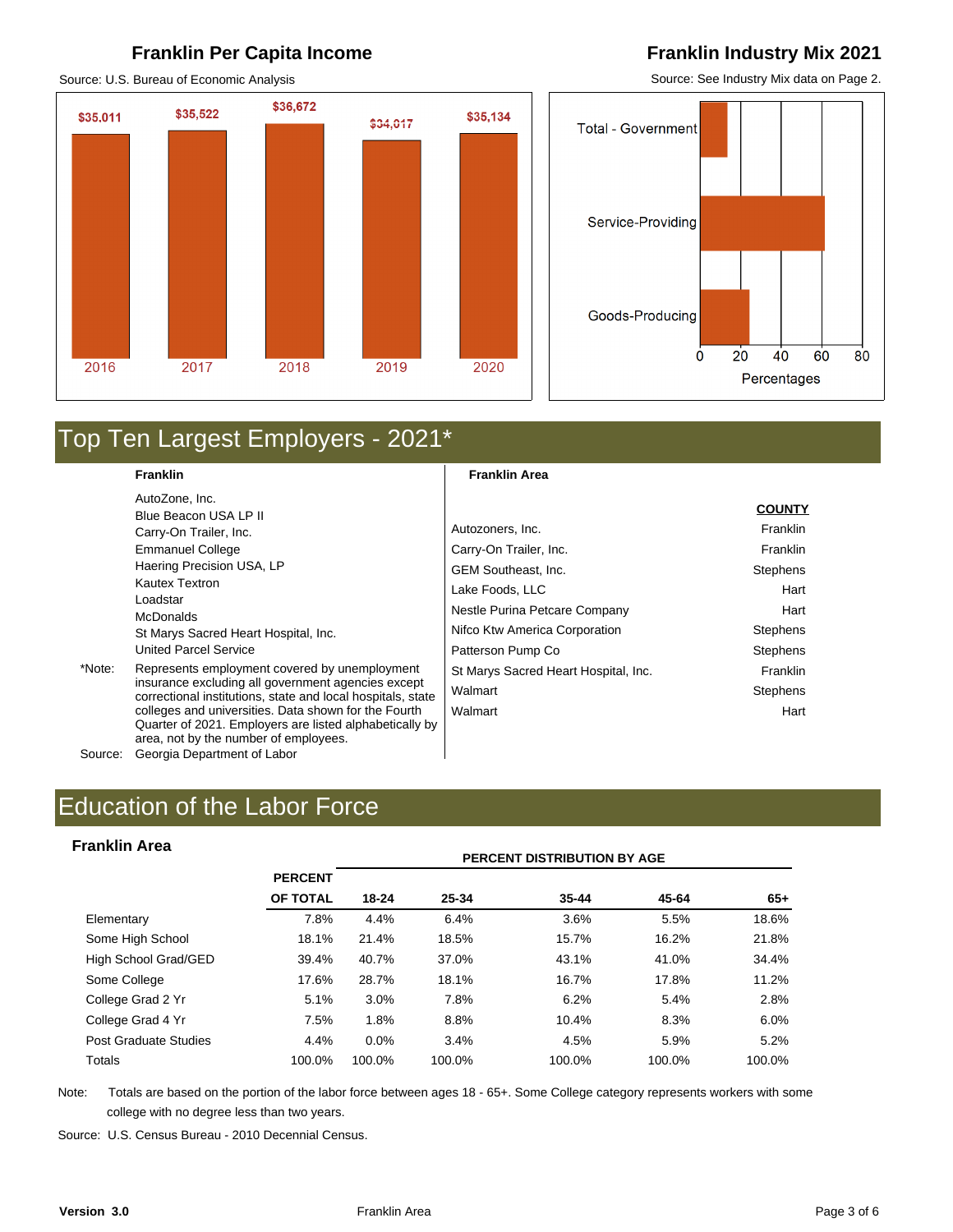## High School Graduates - 2021

|                      | <b>PUBLIC</b><br><b>SCHOOLS</b> | <b>PRIVATE</b><br><b>SCHOOLS*</b> | <b>TOTAL</b> |
|----------------------|---------------------------------|-----------------------------------|--------------|
| <b>Banks</b>         | 182                             | $\overline{\phantom{m}}$          | 182          |
| Franklin             | 238                             | $\overline{\phantom{m}}$          | 238          |
| Hart                 | 222                             | $\overline{\phantom{m}}$          | 222          |
| Madison              | 304                             | --                                | 304          |
| <b>Stephens</b>      | 268                             | --                                | 268          |
| <b>Franklin Area</b> | 1,214                           | $- -$                             | 1,214        |



Note: Public schools include city as well as county schools systems.

\* Private schools data is not available for 2021 from Georgia Independent School Association.

Source: The Governor's Office of Student Achievement of Georgia.

## Colleges and Universities

#### **Franklin Area**

| <b>Banks</b>                                                                                  |                                    |
|-----------------------------------------------------------------------------------------------|------------------------------------|
| Milledgeville Campus (Satellite campus of Central Georgia Technical<br>College)               | www.centralgatech.edu              |
| <b>Franklin</b>                                                                               |                                    |
| <b>Emmanuel College</b>                                                                       | www.ec.edu                         |
| <b>Stephens</b>                                                                               |                                    |
| Currahee Campus (Satellite campus of North Georgia Technical College)<br>Toccoa Falls College | www.northgatech.edu<br>www ffc edu |

Note: The colleges and universities listed include public and private institutions. This list is updated periodically as information becomes available.

Source: Integrated Postsecondary Education Data System (IPEDS).

## Technical College Graduates - 2021\*

| <b>PROGRAMS</b>                                                  | <b>TOTAL GRADUATES</b> |      |      |           | <b>PERCENT CHANGE</b> |  |  |
|------------------------------------------------------------------|------------------------|------|------|-----------|-----------------------|--|--|
|                                                                  | 2019                   | 2020 | 2021 | 2019-2020 | 2020-2021             |  |  |
| Accounting Technology/Technician and Bookkeeping°                | 235                    | 235  | 212  | 0.0       | $-9.8$                |  |  |
| Administrative Assistant and Secretarial Science, General        | 57                     | 55   | 55   | $-3.5$    | 0.0                   |  |  |
| Aesthetician/Esthetician and Skin Care Specialist°               | 41                     | 48   | 45   | 17.1      | $-6.3$                |  |  |
| Allied Health and Medical Assisting Services, Other <sup>o</sup> | 37                     | 20   | 24   | $-45.9$   | 20.0                  |  |  |
| Architectural Drafting and Architectural CAD/CADD°               | 2                      | 4    | 3    | 100.0     | $-25.0$               |  |  |
| Autobody/Collision and Repair Technology/Technician°             | 169                    | 127  | 117  | $-24.9$   | $-7.9$                |  |  |
| Automobile/Automotive Mechanics Technology/Technician°           | 331                    | 336  | 212  | 1.5       | $-36.9$               |  |  |
| Biology Technician/Biotechnology Laboratory Technician°          | 19                     | 9    | 11   | $-52.6$   | 22.2                  |  |  |
| Business Administration and Management, General <sup>®</sup>     | 88                     | 194  | 259  | 120.5     | 33.5                  |  |  |
| CAD/CADD Drafting and/or Design Technology/Technician°           | 37                     | 26   | 38   | $-29.7$   | 46.2                  |  |  |
| Child Care Provider/Assistant <sup>o</sup>                       | 331                    | 217  | 276  | $-34.4$   | 27.2                  |  |  |
| Clinical/Medical Laboratory Technician                           | 9                      | 15   | 10   | 66.7      | $-33.3$               |  |  |
| Commercial Photography°                                          | 33                     | 13   | 9    | $-60.6$   | $-30.8$               |  |  |
| Computer Installation and Repair Technology/Technician°          | 167                    | 57   | 185  | $-65.9$   | 224.6                 |  |  |
| Computer Programming Special Applications°                       | 48                     | 20   | 24   | $-58.3$   | 20.0                  |  |  |

**Version 3.0** Page 4 of 6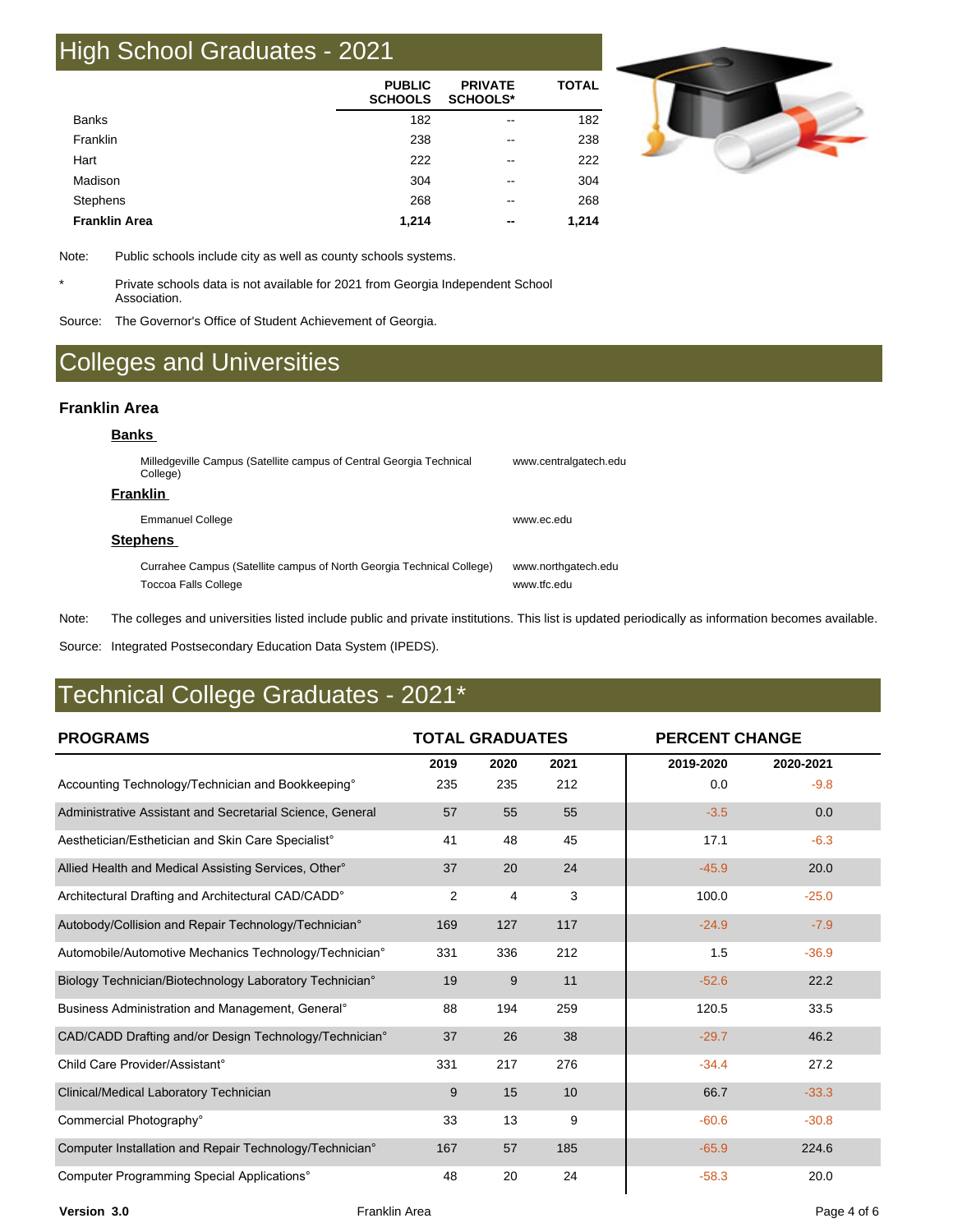# Technical College Graduates - 2021\*

| <b>PROGRAMS</b>                                                                      | <b>TOTAL GRADUATES</b> |                  |                | <b>PERCENT CHANGE</b> |           |  |
|--------------------------------------------------------------------------------------|------------------------|------------------|----------------|-----------------------|-----------|--|
|                                                                                      | 2019                   | 2020             | 2021           | 2019-2020             | 2020-2021 |  |
| Cosmetology/Cosmetologist, General°                                                  | 304                    | 336              | 311            | 10.5                  | $-7.4$    |  |
| Criminal Justice/Safety Studies°                                                     | 147                    | 118              | 127            | $-19.7$               | 7.6       |  |
| <b>Culinary Arts/Chef Training</b>                                                   | 25                     | 11               | 10             | $-56.0$               | $-9.1$    |  |
| Data Processing and Data Processing<br>Technology/Technician°                        | 42                     | 53               | 31             | 26.2                  | $-41.5$   |  |
| Dental Assisting/Assistant                                                           | 18                     | 19               | 19             | 5.6                   | 0.0       |  |
| Dental Hygiene/Hygienist                                                             | 11                     | 8                | 15             | $-27.3$               | 87.5      |  |
| Design and Visual Communications, General°                                           | 30                     | 20               | 24             | $-33.3$               | 20.0      |  |
| Diesel Mechanics Technology/Technician°                                              | 29                     | 18               | 30             | $-37.9$               | 66.7      |  |
| Drafting and Design Technology/Technician, General°                                  | 39                     | 34               | 29             | $-12.8$               | $-14.7$   |  |
| Early Childhood Education and Teaching                                               | 54                     | 71               | 130            | 31.5                  | 83.1      |  |
| Electrical and Power Transmission Installation/Installer,<br>General <sup>o</sup>    | 12                     | 13               | 9              | 8.3                   | $-30.8$   |  |
| Electrician°                                                                         | 148                    | 97               | 226            | $-34.5$               | 133.0     |  |
| Emergency Medical Technology/Technician (EMT<br>Paramedic)°                          | 295                    | 224              | 136            | $-24.1$               | $-39.3$   |  |
| Environmental Control Technologies/Technicians, Other                                | 9                      | 11               | 11             | 22.2                  | 0.0       |  |
| Fire Science/Fire-fighting°                                                          | 36                     | 28               | 29             | $-22.2$               | 3.6       |  |
| <b>Fire Services Administration</b>                                                  | 6                      | 3                | $\mathbf{1}$   | $-50.0$               | $-66.7$   |  |
| Food Preparation/Professional Cooking/Kitchen Assistant°                             | 39                     | 11               | 39             | $-71.8$               | 254.5     |  |
| Graphic Design°                                                                      | 12                     | 3                | 9              | $-75.0$               | 200.0     |  |
| Health Information/Medical Records Technology/Technician°                            | 24                     | 29               | 21             | 20.8                  | $-27.6$   |  |
| Heating, Air Conditioning, Ventilation and Refrigeration<br>Maintenance Technology/° | 185                    | 176              | 143            | $-4.9$                | $-18.8$   |  |
| Hospitality Administration/Management, General®                                      | 64                     | 26               | 35             | $-59.4$               | 34.6      |  |
| Hotel/Motel Administration/Management°                                               | 15                     | 7                | 7              | $-53.3$               | 0.0       |  |
| Human Resources Management and Services, Other°                                      | $11$                   | $\boldsymbol{9}$ | $\overline{7}$ | $-18.2$               | $-22.2$   |  |
| Industrial Mechanics and Maintenance Technology°                                     | 223                    | 244              | 191            | 9.4                   | $-21.7$   |  |
| Interior Design°                                                                     | 70                     | 59               | 87             | $-15.7$               | 47.5      |  |
| Legal Assistant/Paralegal                                                            | 14                     | 6                | 9              | $-57.1$               | 50.0      |  |
| Licensed Practical/Vocational Nurse Training                                         | 89                     | 99               | 82             | 11.2                  | $-17.2$   |  |
| Lineworker <sup>o</sup>                                                              | 62                     | 61               | 81             | $-1.6$                | 32.8      |  |
| Machine Shop Technology/Assistant°                                                   | 135                    | 75               | 70             | $-44.4$               | $-6.7$    |  |
| Marketing/Marketing Management, General                                              | 8                      | 8                | 3              | 0.0                   | $-62.5$   |  |
| Mechanic and Repair Technologies/Technicians, Other                                  | 11                     | 13               | $9\,$          | 18.2                  | $-30.8$   |  |
| Medical Insurance Coding Specialist/Coder°                                           | 1                      | 15               | 15             | 1400.0                | 0.0       |  |
| Medical Office Assistant/Specialist°                                                 | 76                     | 84               | 64             | 10.5                  | $-23.8$   |  |
| <b>Medical/Clinical Assistant</b>                                                    | 89                     | 108              | 92             | 21.3                  | $-14.8$   |  |
| Medium/Heavy Vehicle and Truck Technology/Technician°                                | 72                     | 27               | 54             | $-62.5$               | 100.0     |  |
| Meeting and Event Planning°                                                          | 14                     | 7                | 8              | $-50.0$               | 14.3      |  |
| Network and System Administration/Administrator°                                     | 50                     | 46               | 50             | $-8.0$                | 8.7       |  |